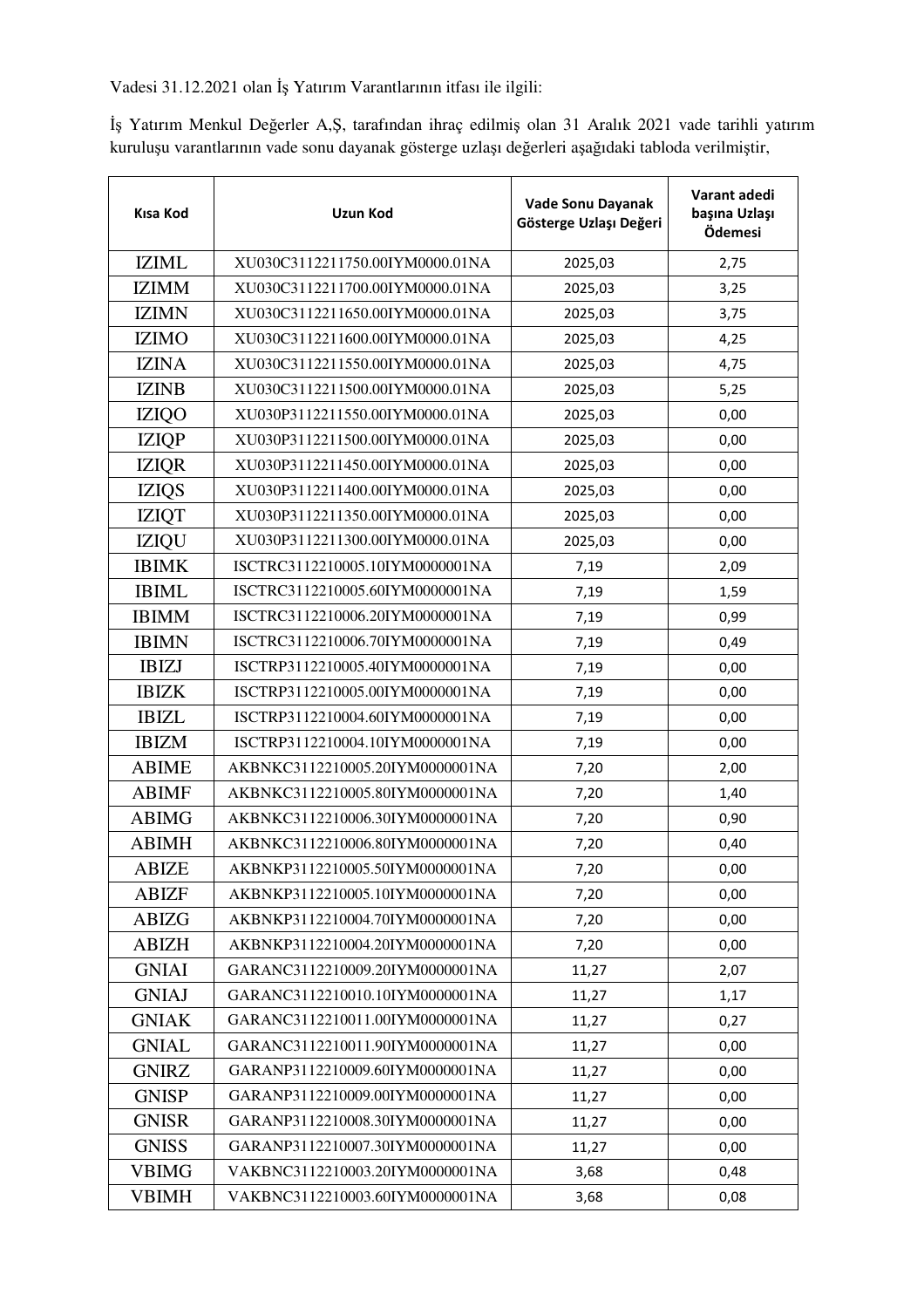| <b>VBIMI</b> | VAKBNC3112210003.90IYM0000001NA | 3,68  | 0,00 |
|--------------|---------------------------------|-------|------|
| VBIMJ        | VAKBNC3112210004.20IYM0000001NA | 3,68  | 0,00 |
| <b>VBIZG</b> | VAKBNP3112210003.40IYM0000001NA | 3,68  | 0,00 |
| <b>VBIZH</b> | VAKBNP3112210003.10IYM0000001NA | 3,68  | 0,00 |
| <b>VBIZI</b> | VAKBNP3112210002.90IYM0000001NA | 3,68  | 0,00 |
| <b>VBIZJ</b> | VAKBNP3112210002.60IYM0000001NA | 3,68  | 0,00 |
| <b>TKIMB</b> | THYAOC3112210014.00IYM00000.5NA | 20,02 | 3,01 |
| <b>TKIMC</b> | THYAOC3112210015.40IYM00000.5NA | 20,02 | 2,31 |
| <b>TKIMD</b> | THYAOC3112210016.80IYM00000.5NA | 20,02 | 1,61 |
| <b>TKIME</b> | THYAOC3112210018.20IYM00000.5NA | 20,02 | 0,91 |
| <b>TKIZB</b> | THYAOP3112210014.70IYM00000.5NA | 20,02 | 0,00 |
| <b>TKIZC</b> | THYAOP3112210013.60IYM00000.5NA | 20,02 | 0,00 |
| <b>TKIZD</b> | THYAOP3112210012.60IYM00000.5NA | 20,02 | 0,00 |
| <b>TKIZE</b> | THYAOP3112210011.20IYM00000.5NA | 20,02 | 0,00 |
| <b>TEIHL</b> | TTKOMC3112210007.50IYM0000001NA | 9,63  | 2,13 |
| <b>TEIHM</b> | TTKOMC3112210008.30IYM0000001NA | 9,63  | 1,33 |
| <b>TEIHN</b> | TTKOMC3112210009.00IYM0000001NA | 9,63  | 0,63 |
| <b>TEIHO</b> | TTKOMC3112210009.80IYM0000001NA | 9,63  | 0,00 |
| <b>TEITE</b> | TTKOMP3112210007.90IYM0000001NA | 9,63  | 0,00 |
| <b>TEITF</b> | TTKOMP3112210007.40IYM0000001NA | 9,63  | 0,00 |
| <b>TEITG</b> | TTKOMP3112210006.80IYM0000001NA | 9,63  | 0,00 |
| <b>TEITH</b> | TTKOMP3112210006.00IYM0000001NA | 9,63  | 0,00 |
| <b>YBIMA</b> | YKBNKC3112210002.40IYM0000002NA | 3,38  | 1,96 |
| <b>YBIMB</b> | YKBNKC3112210002.60IYM0000002NA | 3,38  | 1,56 |
| YBIMC        | YKBNKC3112210002.80IYM0000002NA | 3,38  | 1,16 |
| <b>YBIMD</b> | YKBNKC3112210003.10IYM0000002NA | 3,38  | 0,56 |
| <b>YBIZE</b> | YKBNKP3112210002.50IYM0000002NA | 3,38  | 0,00 |
| <b>YBIZF</b> | YKBNKP3112210002.30IYM0000002NA | 3,38  | 0,00 |
| YBIZG        | YKBNKP3112210002.10IYM0000002NA | 3,38  | 0,00 |
| <b>YBIZH</b> | YKBNKP3112210001.90IYM0000002NA | 3,38  | 0,00 |
| <b>HBIMB</b> | HALKBC3112210004.20IYM0000001NA | 4,51  | 0,31 |
| <b>HBIMC</b> | HALKBC3112210004.70IYM0000001NA | 4,51  | 0,00 |
| <b>HBIMD</b> | HALKBC3112210005.10IYM0000001NA | 4,51  | 0,00 |
| <b>HBIME</b> | HALKBC3112210005.50IYM0000001NA | 4,51  | 0,00 |
| <b>HBIZB</b> | HALKBP3112210004.50IYM0000001NA | 4,51  | 0,00 |
| <b>HBIZC</b> | HALKBP3112210004.10IYM0000001NA | 4,51  | 0,00 |
| <b>HBIZD</b> | HALKBP3112210003.80IYM0000001NA | 4,51  | 0,00 |
| <b>HBIZE</b> | HALKBP3112210003.40IYM0000001NA | 4,51  | 0,00 |
| <b>KDIBJ</b> | KRDMDC3112210006.40IYM0000001NA | 9,22  | 2,82 |
| <b>KDIBK</b> | KRDMDC3112210007.00IYM0000001NA | 9,22  | 2,22 |
| <b>KDIBL</b> | KRDMDC3112210007.70IYM0000001NA | 9,22  | 1,52 |
| <b>KDIBM</b> | KRDMDC3112210008.30IYM0000001NA | 9,22  | 0,92 |
| <b>KDITY</b> | KRDMDP3112210006.70IYM0000001NA | 9,22  | 0,00 |
| <b>KDITZ</b> | KRDMDP3112210006.20IYM0000001NA | 9,22  | 0,00 |
| <b>KDIUP</b> | KRDMDP3112210005.70IYM0000001NA | 9,22  | 0,00 |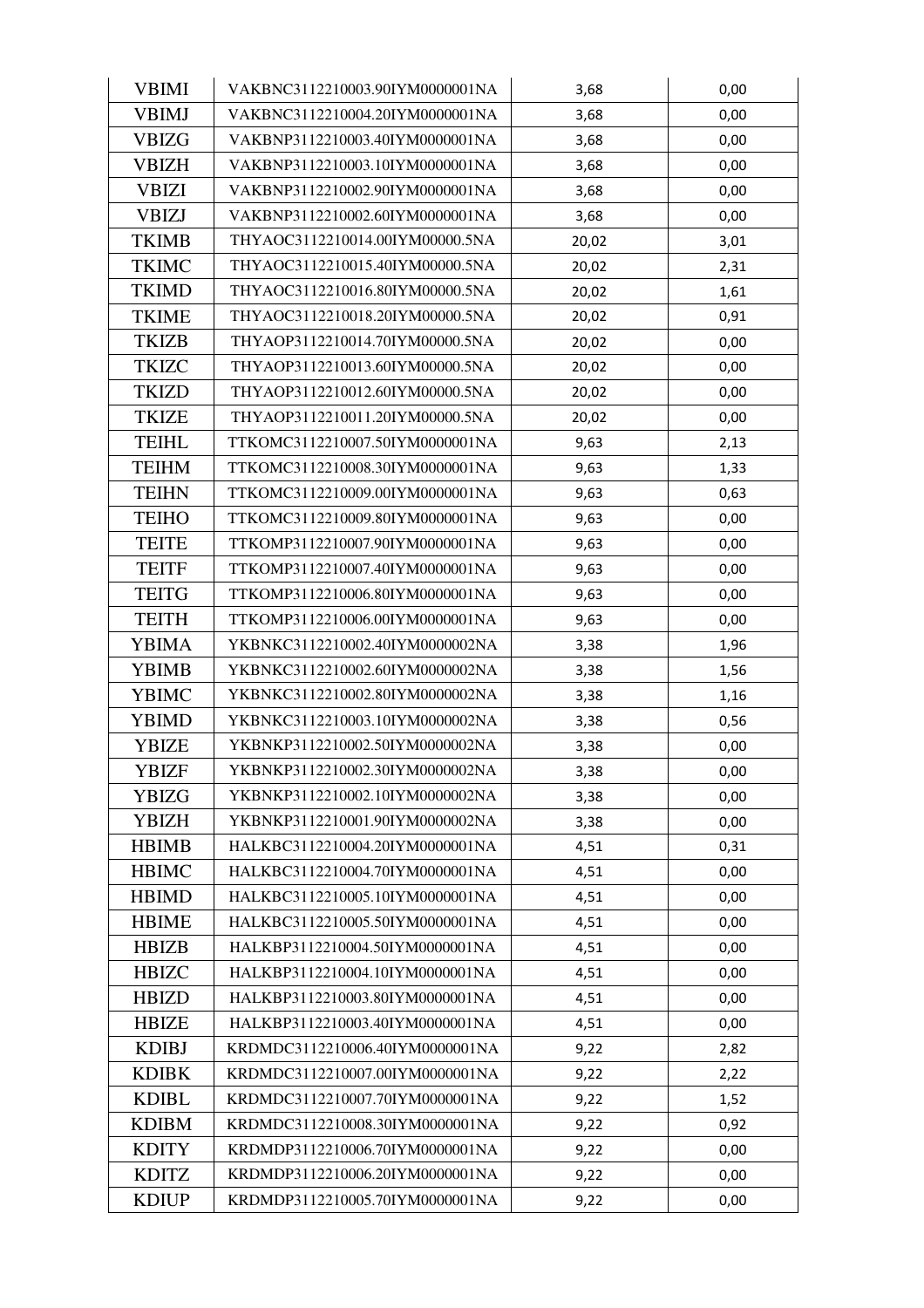| <b>KDIUR</b> | KRDMDP3112210005.10IYM0000001NA | 9,22   | 0,00 |
|--------------|---------------------------------|--------|------|
| <b>PEIOD</b> | PETKMC3112210006.50IYM0000001NA | 7,80   | 1,30 |
| <b>PEIOE</b> | PETKMC3112210007.20IYM0000001NA | 7,80   | 0,60 |
| <b>PEIOF</b> | PETKMC3112210007.80IYM0000001NA | 7,80   | 0,00 |
| <b>PEIOG</b> | PETKMC3112210008.50IYM0000001NA | 7,80   | 0,00 |
| <b>PEIQT</b> | PETKMP3112210006.90IYM0000001NA | 7,80   | 0,00 |
| PEIQU        | PETKMP3112210006.40IYM0000001NA | 7,80   | 0,00 |
| <b>PEIQV</b> | PETKMP3112210005.90IYM0000001NA | 7,80   | 0,00 |
| <b>PEIQY</b> | PETKMP3112210005.20IYM0000001NA | 7,80   | 0,00 |
| <b>BIICK</b> | BIMASC3112210060.00IYM00000.1NA | 61,30  | 0,13 |
| <b>BIICL</b> | BIMASC3112210065.00IYM00000.1NA | 61,30  | 0,00 |
| <b>BIICM</b> | BIMASC3112210070.00IYM00000.1NA | 61,30  | 0,00 |
| <b>BIICN</b> | BIMASC3112210080.00IYM00000.1NA | 61,30  | 0,00 |
| <b>BIIVP</b> | BIMASP3112210065.00IYM00000.1NA | 61,30  | 0,37 |
| <b>BIIVR</b> | BIMASP3112210060.00IYM00000.1NA | 61,30  | 0,00 |
| <b>BIIVS</b> | BIMASP3112210055.00IYM00000.1NA | 61,30  | 0,00 |
| <b>BIIVT</b> | BIMASP3112210045.00IYM00000.1NA | 61,30  | 0,00 |
| <b>ASILL</b> | ASELSC3112210014.70IYM00000.5NA | 20,88  | 3,09 |
| <b>ASILM</b> | ASELSC3112210016.00IYM00000.5NA | 20,88  | 2,44 |
| <b>ASILN</b> | ASELSC3112210018.00IYM00000.5NA | 20,88  | 1,44 |
| <b>ASILO</b> | ASELSC3112210019.00IYM00000.5NA | 20,88  | 0,94 |
| <b>ASIYL</b> | ASELSP3112210015.40IYM00000.5NA | 20,88  | 0,00 |
| <b>ASIYM</b> | ASELSP3112210014.30IYM00000.5NA | 20,88  | 0,00 |
| <b>ASIYN</b> | ASELSP3112210013.20IYM00000.5NA | 20,88  | 0,00 |
| <b>ASIYO</b> | ASELSP3112210011.70IYM00000.5NA | 20,88  | 0,00 |
| <b>TLIEL</b> | TCELLC3112210014.50IYM00000.5NA | 18,46  | 1,98 |
| <b>TLIEM</b> | TCELLC3112210016.00IYM00000.5NA | 18,46  | 1,23 |
| <b>TLIEN</b> | TCELLC3112210017.40IYM00000.5NA | 18,46  | 0,53 |
| <b>TLIEO</b> | TCELLC3112210018.90IYM00000.5NA | 18,46  | 0,00 |
| <b>TLIZU</b> | TCELLP3112210015.20IYM00000.5NA | 18,46  | 0,00 |
| <b>TLIZV</b> | TCELLP3112210014.10IYM00000.5NA | 18,46  | 0,00 |
| <b>TLIZY</b> | TCELLP3112210013.10IYM00000.5NA | 18,46  | 0,00 |
| <b>TLIZZ</b> | TCELLP3112210011.60IYM00000.5NA | 18,46  | 0,00 |
| <b>SSICC</b> | SISEC3112210008.00IYM0000001NA  | 13,38  | 5,38 |
| <b>SSICD</b> | SISEC3112210008.80IYM0000001NA  | 13,38  | 4,58 |
| <b>SSICE</b> | SISEC3112210009.60IYM0000001NA  | 13,38  | 3,78 |
| <b>SSICF</b> | SISEC3112210010.50IYM0000001NA  | 13,38  | 2,88 |
| <b>SSIUS</b> | SISEP3112210008.40IYM0000001NA  | 13,38  | 0,00 |
| <b>SSIUT</b> | SISEP3112210007.80IYM0000001NA  | 13,38  | 0,00 |
| <b>SSIUU</b> | SISEP3112210007.20IYM0000001NA  | 13,38  | 0,00 |
| <b>SSIUV</b> | SISEP3112210006.40IYM0000001NA  | 13,38  | 0,00 |
| <b>TPILB</b> | TUPRSC3112210120.00IYM0000.05NA | 154,40 | 1,72 |
| <b>TPILC</b> | TUPRSC3112210130.00IYM0000.05NA | 154,40 | 1,22 |
| <b>TPILD</b> | TUPRSC3112210145.00IYM0000.05NA | 154,40 | 0,47 |
| <b>TPILE</b> | TUPRSC3112210155.00IYM0000.05NA | 154,40 | 0,00 |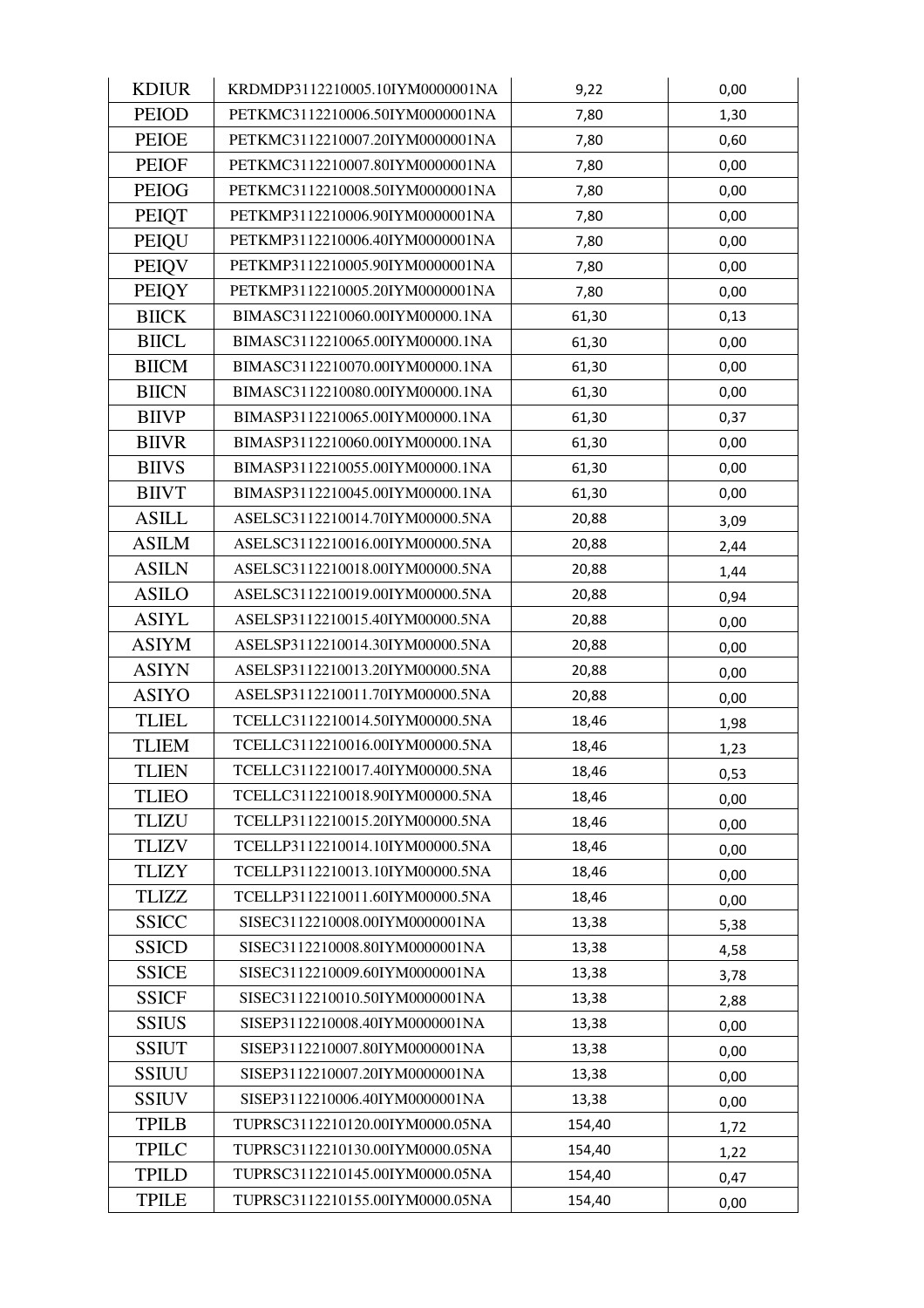| <b>TPIYB</b> | TUPRSP3112210125.00IYM0000.05NA | 154,40 | 0,00 |
|--------------|---------------------------------|--------|------|
| <b>TPIYC</b> | TUPRSP3112210115.00IYM0000.05NA | 154,40 | 0,00 |
| <b>TPIYD</b> | TUPRSP3112210105.00IYM0000.05NA | 154,40 | 0,00 |
| <b>TPIYE</b> | TUPRSP3112210095.00IYM0000.05NA | 154,40 | 0,00 |
| <b>ARIHD</b> | ARCLKC3112210032.10IYM00000.2NA | 48,40  | 3,26 |
| <b>ARIHE</b> | ARCLKC3112210035.30IYM00000.2NA | 48,40  | 2,62 |
| <b>ARIHF</b> | ARCLKC3112210038.50IYM00000.2NA | 48,40  | 1,98 |
| <b>ARIHG</b> | ARCLKC3112210041.70IYM00000.2NA | 48,40  | 1,34 |
| <b>ARISO</b> | ARCLKP3112210033.70IYM00000.2NA | 48,40  | 0,00 |
| <b>ARITA</b> | ARCLKP3112210031.30IYM00000.2NA | 48,40  | 0,00 |
| <b>ARITB</b> | ARCLKP3112210028.90IYM00000.2NA | 48,40  | 0,00 |
| <b>ARITC</b> | ARCLKP3112210025.70IYM00000.2NA | 48,40  | 0,00 |
| <b>EGILL</b> | EKGYOC3112210001.80IYM0000002NA | 2,14   | 0,68 |
| <b>EGILM</b> | EKGYOC3112210001.90IYM0000002NA | 2,14   | 0,48 |
| <b>EGILN</b> | EKGYOC3112210002.10IYM0000002NA | 2,14   | 0,08 |
| <b>EGILO</b> | EKGYOC3112210002.30IYM0000002NA | 2,14   | 0,00 |
| <b>EGIYL</b> | EKGYOP3112210001.90IYM0000002NA | 2,14   | 0,00 |
| <b>EGIYN</b> | EKGYOP3112210001.70IYM0000002NA | 2,14   | 0,00 |
| <b>EGIYO</b> | EKGYOP3112210001.60IYM0000002NA | 2,14   | 0,00 |
| <b>EGIZA</b> | EKGYOP3112210001.40IYM0000002NA | 2,14   | 0,00 |
| <b>EDIKK</b> | EREGLC3112210016.60IYM00000.5NA | 28,16  | 5,78 |
| <b>EDIKL</b> | EREGLC3112210018.30IYM00000.5NA | 28,16  | 4,93 |
| <b>EDIKM</b> | EREGLC3112210020.00IYM00000.5NA | 28,16  | 4,08 |
| <b>EDIKN</b> | EREGLC3112210021.60IYM00000.5NA | 28,16  | 3,28 |
| <b>EDIYG</b> | EREGLP3112210017.50IYM00000.5NA | 28,16  | 0,00 |
| <b>EDIYH</b> | EREGLP3112210016.20IYM00000.5NA | 28,16  | 0,00 |
| <b>EDIYI</b> | EREGLP3112210015.00IYM00000.5NA | 28,16  | 0,00 |
| <b>EDIYJ</b> | EREGLP3112210013.30IYM00000.5NA | 28,16  | 0,00 |
| <b>KHILG</b> | KCHOLC3112210022.10IYM00000.5NA | 28,38  | 3,14 |
| <b>KHILH</b> | KCHOLC3112210024.30IYM00000.5NA | 28,38  | 2,04 |
| <b>KHILI</b> | KCHOLC3112210026.50IYM00000.5NA | 28,38  | 0,94 |
| <b>KHILJ</b> | KCHOLC3112210028.70IYM00000.5NA | 28,38  | 0,00 |
| <b>KHIYG</b> | KCHOLP3112210023.20IYM00000.5NA | 28,38  | 0,00 |
| <b>KHIYH</b> | KCHOLP3112210021.50IYM00000.5NA | 28,38  | 0,00 |
| <b>KHIYI</b> | KCHOLP3112210019.90IYM00000.5NA | 28,38  | 0,00 |
| <b>KHIYJ</b> | KCHOLP3112210017.70IYM00000.5NA | 28,38  | 0,00 |
| <b>SBIKJ</b> | SAHOLC3112210009.60IYM0000001NA | 13,23  | 3,63 |
| <b>SBIKK</b> | SAHOLC3112210010.60IYM0000001NA | 13,23  | 2,63 |
| <b>SBIKL</b> | SAHOLC3112210011.50IYM0000001NA | 13,23  | 1,73 |
| <b>SBIKM</b> | SAHOLC3112210012.50IYM0000001NA | 13,23  | 0,73 |
| <b>SBIVJ</b> | SAHOLP3112210010.10IYM0000001NA | 13,23  | 0,00 |
| <b>SBIVK</b> | SAHOLP3112210009.40IYM0000001NA | 13,23  | 0,00 |
| <b>SBIVL</b> | SAHOLP3112210008.60IYM0000001NA | 13,23  | 0,00 |
| <b>SBIVM</b> | SAHOLP3112210007.70IYM0000001NA | 13,23  | 0,00 |
| <b>DLIBB</b> | DOHOLC3112210002.60IYM0000001NA | 2,75   | 0,15 |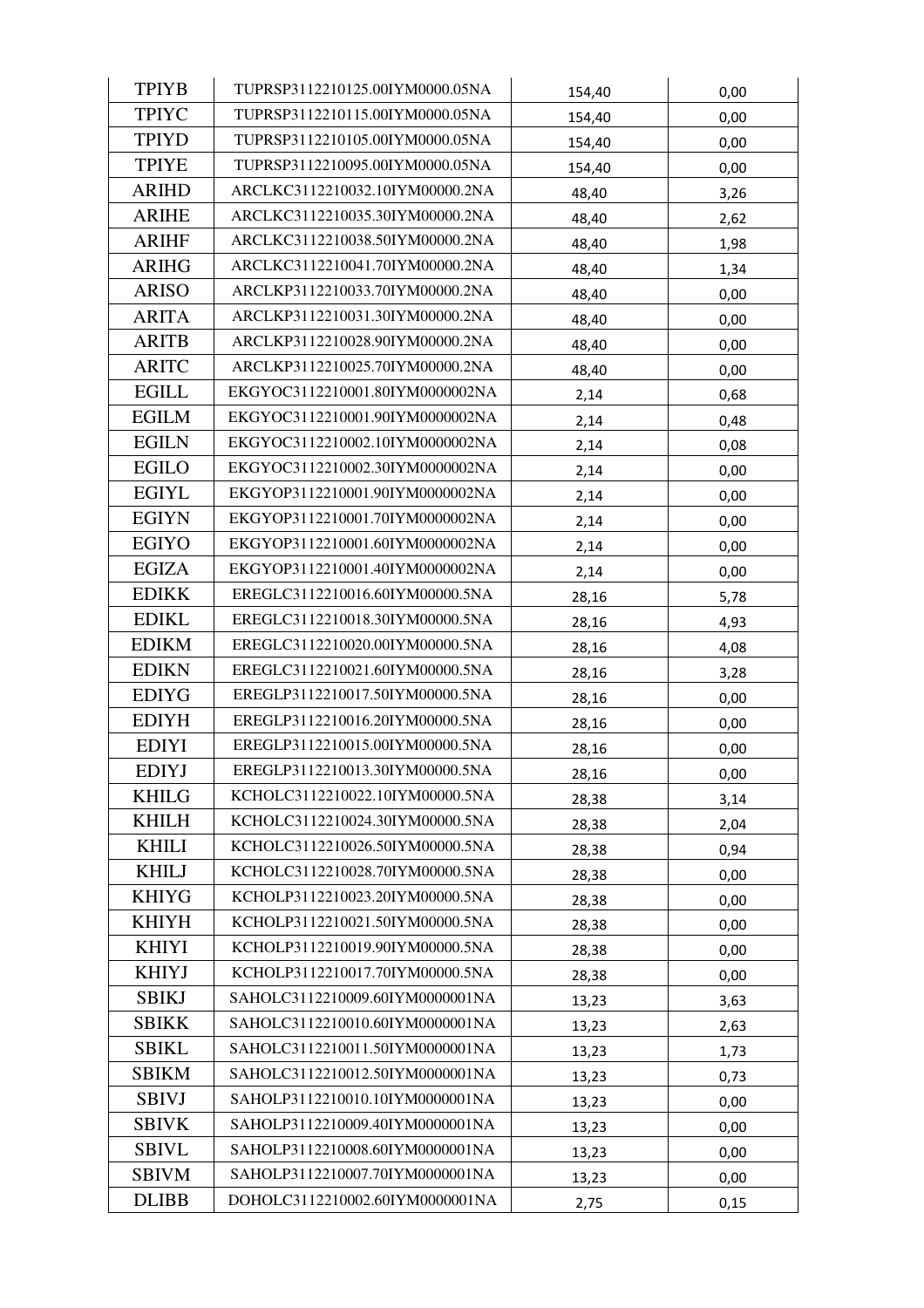| <b>DLIBC</b> | DOHOLC3112210002.90IYM0000001NA | 2,75    | 0,00 |
|--------------|---------------------------------|---------|------|
| <b>DLIBD</b> | DOHOLC3112210003.10IYM0000001NA | 2,75    | 0,00 |
| <b>DLIBE</b> | DOHOLC3112210003.40IYM0000001NA | 2,75    | 0,00 |
| <b>DLISP</b> | DOHOLP3112210002.70IYM0000001NA | 2,75    | 0,00 |
| <b>DLISR</b> | DOHOLP3112210002.50IYM0000001NA | 2,75    | 0,00 |
| <b>DLISS</b> | DOHOLP3112210002.30IYM0000001NA | 2,75    | 0,00 |
| <b>DLIST</b> | DOHOLP3112210002.10IYM0000001NA | 2,75    | 0,00 |
| <b>KZIBB</b> | KOZALC3112210095.00IYM0000.05NA | 115,70  | 1,04 |
| <b>KZIBC</b> | KOZALC3112210105.00IYM0000.05NA | 115,70  | 0,54 |
| <b>KZIBD</b> | KOZALC3112210115.00IYM0000.05NA | 115,70  | 0,04 |
| <b>KZIBE</b> | KOZALC3112210120.00IYM0000.05NA | 115,70  | 0,00 |
| <b>KZISP</b> | KOZALP3112210095.00IYM0000.05NA | 115,70  | 0,00 |
| <b>KZISR</b> | KOZALP3112210090.00IYM0000.05NA | 115,70  | 0,00 |
| <b>KZISS</b> | KOZALP3112210085.00IYM0000.05NA | 115,70  | 0,00 |
| <b>KZIST</b> | KOZALP3112210075.00IYM0000.05NA | 115,70  | 0,00 |
| <b>SLIBB</b> | SASAC3112210026.20IYM00000.2NA  | 52,85   | 5,33 |
| <b>SLIBC</b> | SASAC3112210028.80IYM00000.2NA  | 52,85   | 4,81 |
| <b>SLIBD</b> | SASAC3112210031.40IYM00000.2NA  | 52,85   | 4,29 |
| <b>SLIBE</b> | SASAC3112210034.10IYM00000.2NA  | 52,85   | 3,75 |
| <b>SLISP</b> | SASAP3112210027.50IYM00000.2NA  | 52,85   | 0,00 |
| <b>SLISR</b> | SASAP3112210025.50IYM00000.2NA  | 52,85   | 0,00 |
| <b>SLISS</b> | SASAP3112210023.60IYM00000.2NA  | 52,85   | 0,00 |
| <b>SLIST</b> | SASAP3112210021.00IYM00000.2NA  | 52,85   | 0,00 |
| <b>EXIIM</b> | EUUSXC3112210001.16IYM0000002NA | 1,1319  | 0,00 |
| <b>EXIIN</b> | EUUSXC3112210001.17IYM0000002NA | 1,1319  | 0,00 |
| <b>EXIIO</b> | EUUSXC3112210001.18IYM0000002NA | 1,1319  | 0,00 |
| <b>EXIJA</b> | EUUSXC3112210001.19IYM0000002NA | 1,1319  | 0,00 |
| <b>EXIUI</b> | EUUSXP3112210001.15IYM0000002NA | 1,1319  | 0,48 |
| <b>EXIUJ</b> | EUUSXP3112210001.14IYM0000002NA | 1,1319  | 0,22 |
| <b>EXIUK</b> | EUUSXP3112210001.13IYM0000002NA | 1,1319  | 0,00 |
| <b>EXIUL</b> | EUUSXP3112210001.12IYM0000002NA | 1,1319  | 0,00 |
| <b>UDIMC</b> | USDC3112210008.75IYM0000002NA   | 13,3410 | 9,18 |
| <b>UDIMD</b> | USDC3112210009.00IYM0000002NA   | 13,3410 | 8,68 |
| <b>UDIME</b> | USDC3112210009.50IYM0000002NA   | 13,3410 | 7,68 |
| <b>UDIMF</b> | USDC3112210010.00IYM0000002NA   | 13,3410 | 6,68 |
| <b>UDIZN</b> | USDP3112210008.75IYM0000002NA   | 13,3410 | 0,00 |
| <b>UDIZO</b> | USDP3112210008.50IYM0000002NA   | 13,3410 | 0,00 |
| <b>UDIQA</b> | USDP3112210008.25IYM0000002NA   | 13,3410 | 0,00 |
| <b>UDIQB</b> | USDP3112210008.00IYM0000002NA   | 13,3410 | 0,00 |
| <b>ALIHF</b> | XAUSQC3112211800.00IYM0000.01NA | $\ast$  | 0,23 |
| <b>ALIHG</b> | XAUSQC3112211850.00IYM0000.01NA | $\ast$  | 0,00 |
| <b>ALIHH</b> | XAUSQC3112211900.00IYM0000.01NA | $\ast$  | 0,00 |
| <b>ALIHI</b> | XAUSQC3112211950.00IYM0000.01NA | $\ast$  | 0,00 |
| <b>ALITB</b> | XAUSQP3112211800.00IYM0000.01NA | $\ast$  | 0,00 |
| <b>ALITC</b> | XAUSQP3112211750.00IYM0000.01NA | $\ast$  | 0,00 |